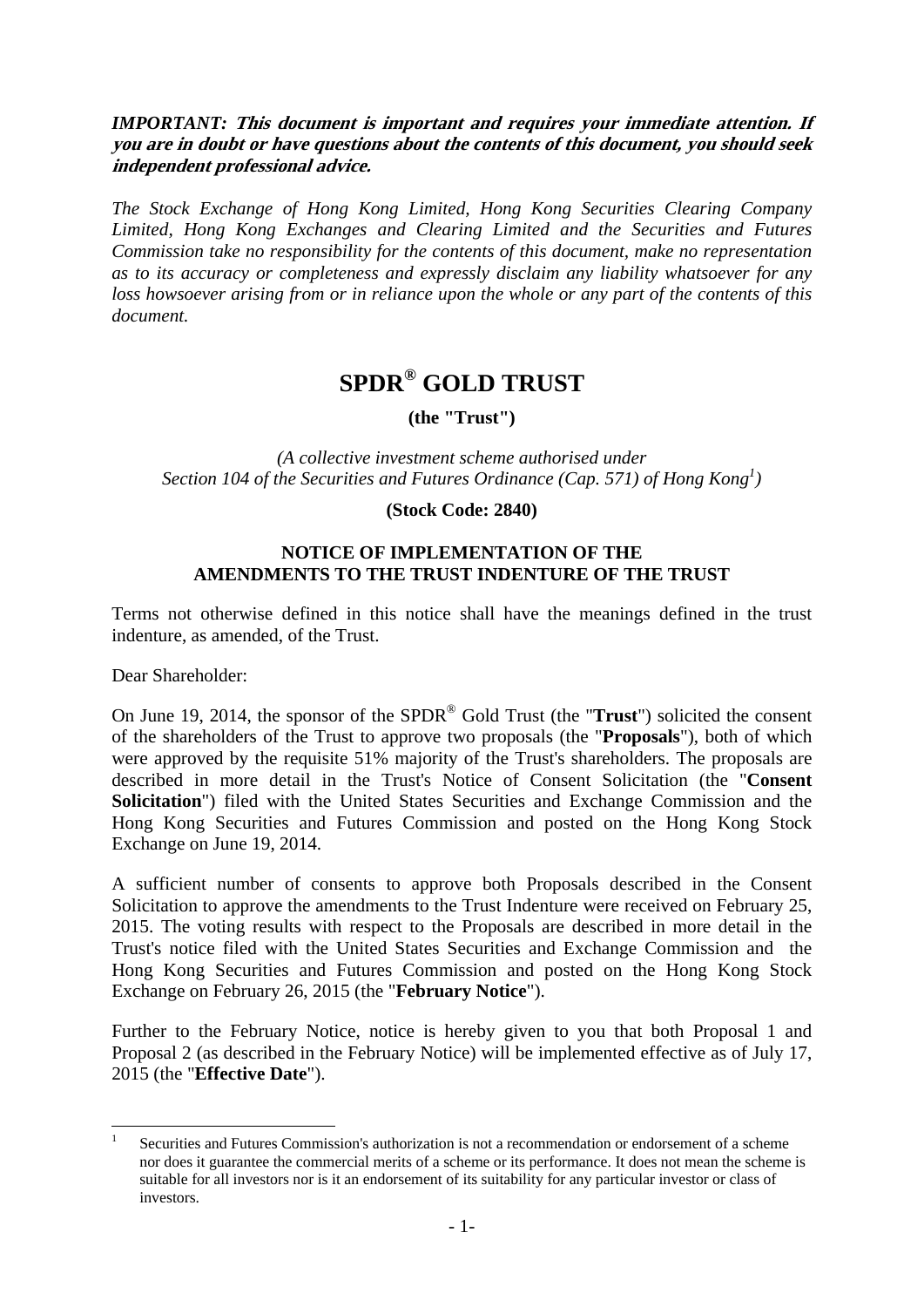Proposal 1 and Proposal 2 will be implemented through the execution of an Amendment No. 6 to the trust indenture of the Trust, dated as of November 12, 2004, and as amended from time to time (the "**Trust Indenture**") and certain other agreements as described below.

## **Trust Indenture**

The Sponsor and The Bank of New York Mellon, the trustee of the Trust (the "**Trustee**"), have executed Amendment No. 6 to the Trust Indenture. Amendment No. 6 to the Trust Indenture will be effective as of the Effective Date.

The amendments incorporated into Amendment No. 6 to the Trust Indenture reflect the same changes as set out in Appendix A to the Consent Solicitation Statement appended to the Consent Solicitation posted on June 19, 2014, which have been approved by the shareholders of the Trust. Amendment No. 6 to the Trust Indenture relates to the change in the manner in which the ordinary fees and expenses of the Trust are paid. The amendments provide that, in return for the Trust's payment to the Sponsor of a fee of 0.40% per year of the daily net asset value, or daily NAV, of the Trust, as calculated for compensation purposes, the Sponsor will be responsible for all ordinary fees and expenses of the Trust.

A hard copy of Amendment No. 6 to the Trust Indenture will be available for inspection free of charge at any time during normal business hours on any day (excluding Saturdays, Sundays and public holidays) after the Effective Date at the offices of State Street Global Advisors Asia Limited (as the Hong Kong Representative of the Trust (the "**Hong Kong Representative**")) at 68/F Two International Finance Centre, 8 Finance Street, Central, Hong Kong. A hard copy of the revised Trust Indenture can be purchased from the Trust's Hong Kong Representative on payment of a reasonable fee.

#### **Other Agreements**

To reflect the adoption of Amendment No. 6 to the Trust Indenture and for certain other purposes which do not materially prejudice the rights or interests of the Trust's shareholders, the following agreements have been entered into:

- (a) HSBC Bank plc, the custodian of the Trust (the "**Custodian**"), and the Trustee entered into the Trust's Second Amended and Restated Allocated Bullion Account Agreement and Second Amended and Restated Unallocated Bullion Account Agreement, effective as of the Effective Date; and
- (b) the Sponsor and State Street Global Markets, LLC, the marketing agent of the Trust, entered into the Trust's Amended and Restated Marketing Agent Agreement, effective as of the Effective Date.

#### **Additional Information**

If you are in doubt or have questions about the contents of this notice, or if you would like additional information, please contact the Hong Kong Representative at 68/F Two International Finance Centre, 8 Finance Street, Central, Hong Kong or by calling +852 2103 0100.